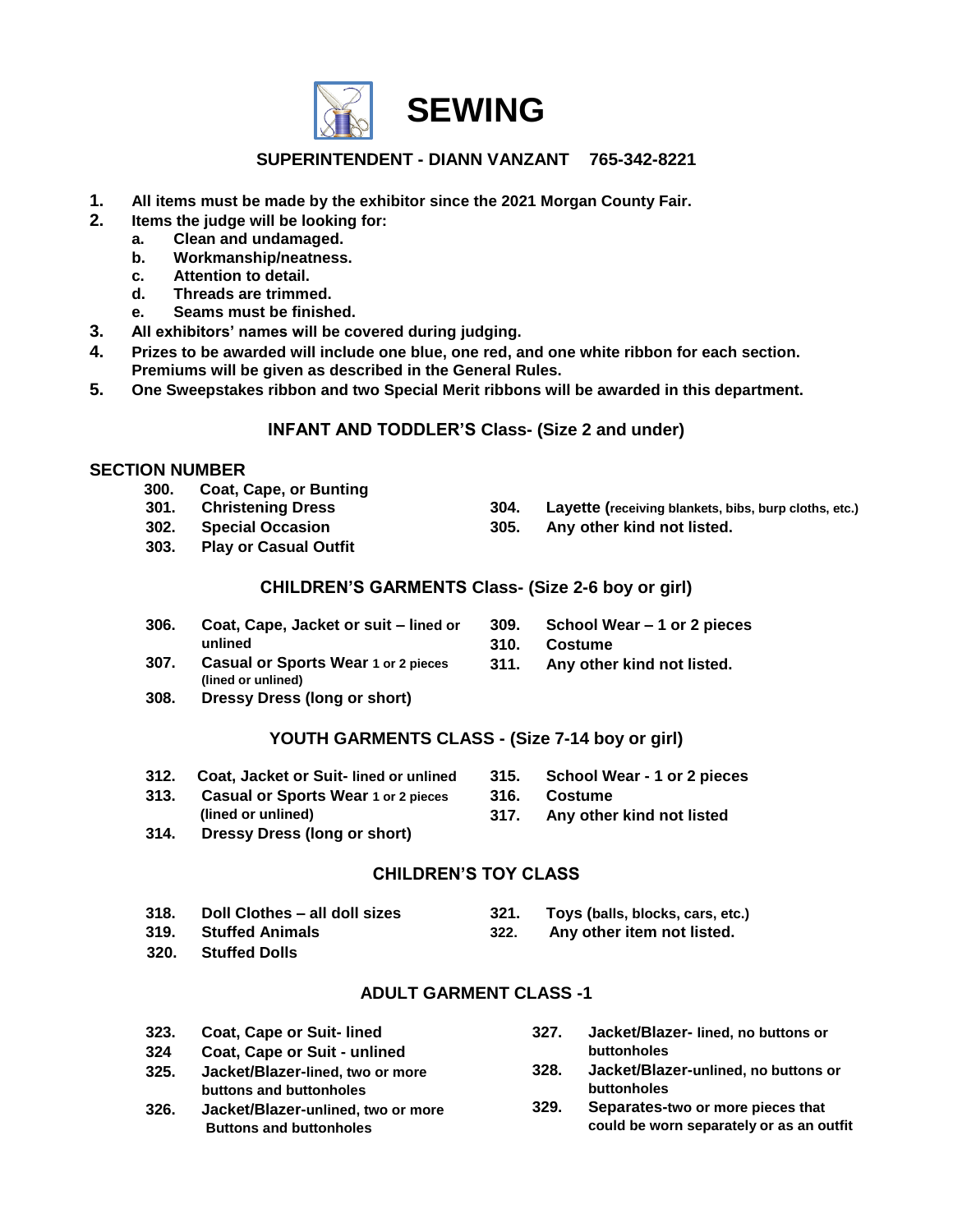#### **330. Any other item not listed**

#### **ADULT GARMENT CLASS-2**

- **331. Formal Dress (long or short)**
- **333. Special Occasion Dress (long or short)**
- **334. Any other item not listed.**

**340. Lingerie (pajamas, gowns ,robes, etc)**

#### **ADULT GARMENT CLASS - 3**

- **335. Casual Daytime Dress**
- **336. Sportswear –one or two pieces**
- **337. Skirts - long or short**
- **etc.)**
- **338. Blouses –long or short sleeves**
- **339. Apron**

**332. Wedding dress**

- **342. Vest**
- 

#### **ACCESSORY CATEGORY CLASS**

- **344. Belts**
- **345. Purses**
- **346. Scarves**

### **DECORATIVE HOUSEHOLD ITEM CLASS**

**.**

- **349. Bath**
- **350. Bedroom**
- **351. Dining Room**
- **352. Kitchen.**
- **353. Living, Family Room**
- **354. Tacked Comforters**

#### **CHRISTMAS AT THE FAIR CLASS**

| 359. | <b>Apron</b>         | 363. | Table Runner                    |
|------|----------------------|------|---------------------------------|
| 360. | Napkins – set of 4   | 364. | Tree Skirt                      |
| 361. | <b>Pillow</b>        | 365. | Vest                            |
| 362. | Placemats – set of 2 | 366. | <b>Wall Hanging (unquilted)</b> |
|      |                      | 367. | Any other item not listed.      |

#### **SWEATSHIRTS/T-SHIRTS/JACKET CLASS (constructed by Exibitor))**

- **368. Applique (hand or machine) 370. Any other kind not listed.**
- **369. Creative Stitch**

#### **SWEATSHIRT/T-SHIRTS/JACKET CLASS (Made from purchased items)**

- **371. Applique (hand or machine)**
- **372. Creative Stitch**
- **373. Item incorporating tee shirt or**
- **Sweatshirt in construction.**
- **374. Recycled item- description car (3X5 of what is recycled, use of, significance for**
- **341. Costume (historical, holiday special occasion,**
- 
- **343. Any other item not listed.**

- **347. Totes**
	- **348. Any other item not listed.**
	-
	- **355. Holiday Item (Not Christmas)**
		- **356. Fabric Basket**
		- **357. Basket Liner (displayed in a basket)**
		- **358. Any other item not listed.**